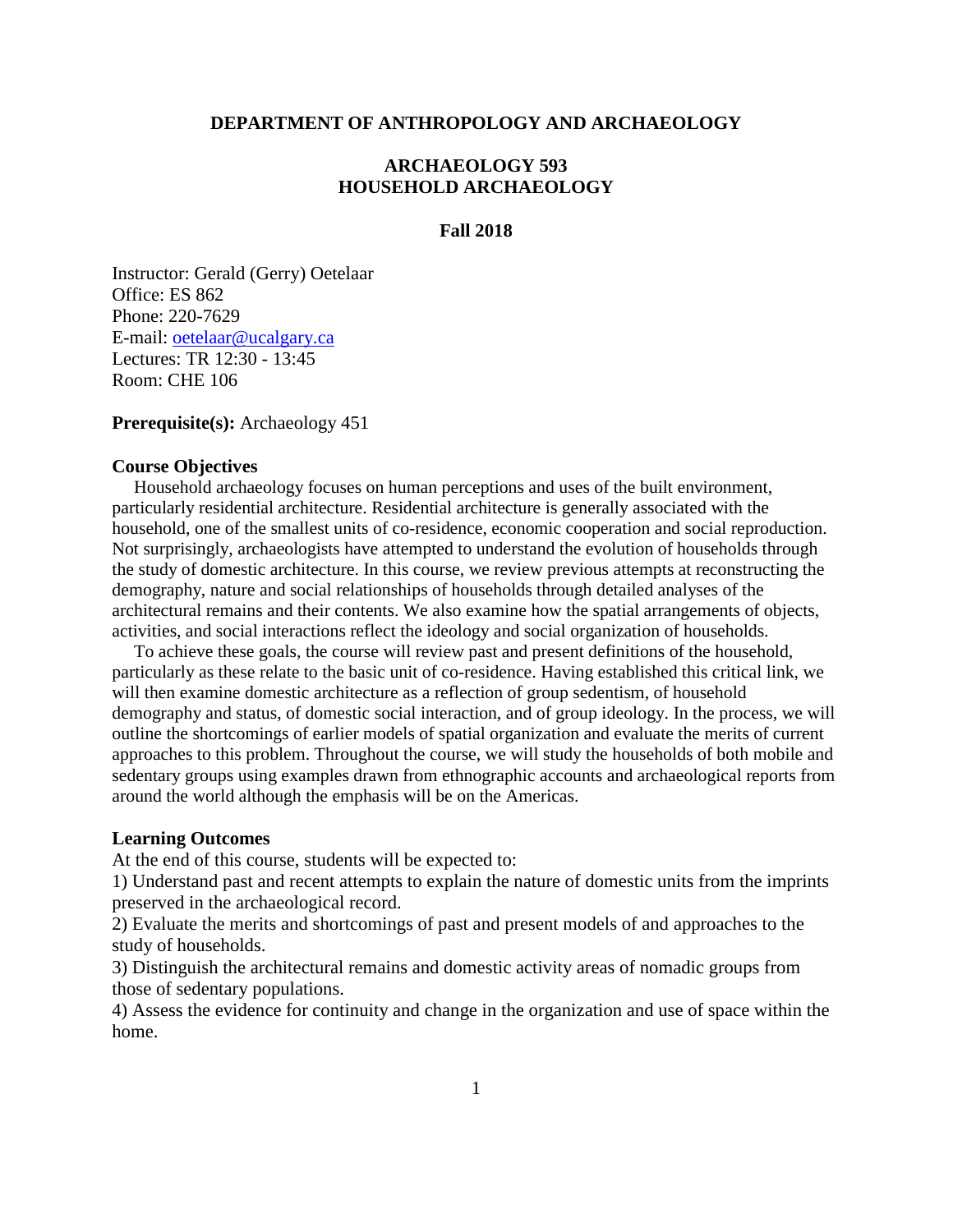## **Useful Studies for Reference**

Anderson, David G., Robert P. Wishart and Virginie Vaté (editors) 2013 *About the Hearth: Perspectives on the Home, Hearth and Household in the Circumpolar North*. Berghahn Books, New York.

Blanton, Richard E. 1994 *Houses and Households: A Comparative Study*. Plenum Press, New York.

Parker, Bradley J. and Catherine P Foster 2012 *New Perspectives on Household Archaeology* Eisenbrauns, Winona Lake.

Carsten, Janet, and Stephen Hugh-Jones (Editors) 1995 *About the House: Lévi-Strauss and Beyond*. Cambridge University Press, Cambridge.

Joyce, Rosemary A., and Susan D. Gillespie (Editors) 2000 *Beyond Kinship: Social and Material Reproduction in House Societies*. University of Pennsylvania Press, Philadelphia.

Douglas, John G., and Nancy Gonlin (editors) 2012 *Ancient Households of the Americas: Conceptualizing What Households Do*. University Press of Colorado, Boulder.

Madella, Marco, Gabriella Kovacs, Brigitta Kulcsarne-Berzsenyi, and Ivan Briz i Godino 2013 *The Archaeology of Household*. Oxbow Books, Oxford, UK :

Roth, Barbara J. 2010 *Engendering Households in the Prehistoric Southwest*. University of Arizona Press. Tucson.

Wilk Richard R. 1997 *Household Ecology: Economic Change and Domestic Life among the Kekchi Maya in Belize*. Northern Illinois Univeristy Press, Dekalb, IL.

Although you may be assigned readings from these books, the book list is primarily designed to give students current overviews of topics in household archaeology. Students will generally be responsible for readings to be posted on D2L.

## **Course Mechanics**

The components to be graded and the weighting thereof will be negotiated with students during the first day of classes.

#### **Grade Scale:**

**A+** 95-100; **A** 90-95; **A-** 85-90; **B+** 80-85; **B** 75-80; **B-** 70-75; **C+** 65-70; **C** 60-65; **C-** 55-60; **D+** 50-55; **D** 45-50; **F** <45

### **PLAGIARISM AND CHEATING**

Plagiarism: "to steal and pass off the ideas or words of another as one's own" (Webster's). Plagiarism will not be tolerated and will automatically result in a failing grade for the submission. Any student caught plagiarizing will also be subject to additional University sanctions. Students are expected to be familiar with the Department of Anthropology and Archaeology's policy on intellectual honesty

#### **DEFERRED EXAMS:**

A student who is absent from a test for legitimate reasons must discuss an alternative course of action with the instructor. The instructor at their discretion may transfer the percentage weight for the test to the final examination, if there is a final examination in the course, set another test,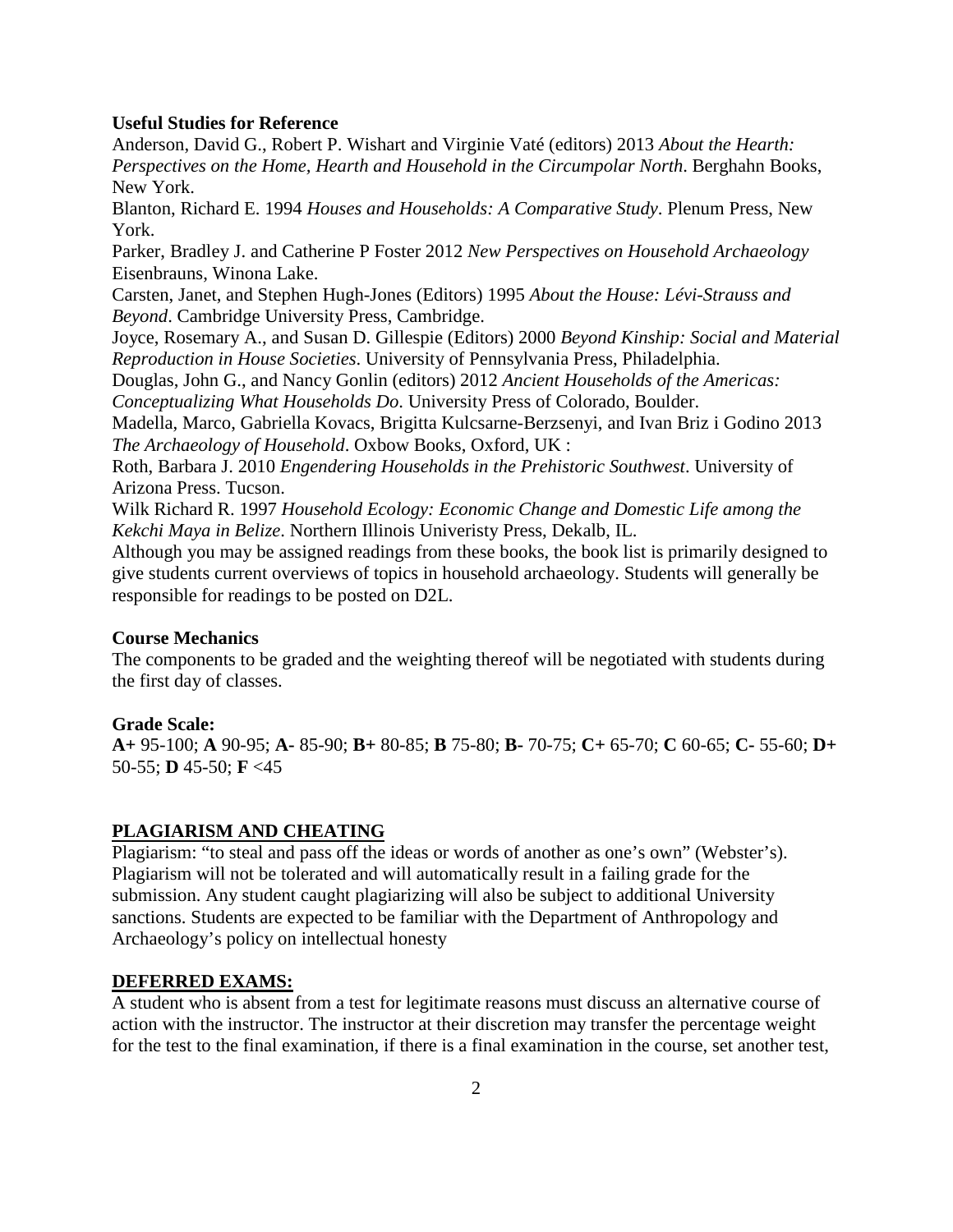etc. An instructor will normally make this decision on the basis of verbal information provided by the student. In the event that an instructor feels that they cannot judge the veracity of the information provided, Students must be aware that they are responsible for payment of any charge associated with the medical assessment and documentation as this service falls outside the realm of services provided by the Provincial Health Care Plan. Deferral of the final exam requires Registrar approval.

## **ACADEMIC ACCOMMODATIONS**

<http://www.ucalgary.ca/access/accommodations/policy>

Students needing an Accommodation because of a Disability or medical condition should communicate this need to Student Accessibility Services in accordance with the Procedure for Accommodations for Students with Disabilities

Students needing an Accommodation based on a Protected Ground other than Disability, should communicate this need, preferably in writing, to the instructor of this course.

## **ACADEMIC INTEGRITY**

Academic integrity is essential to the pursuit of learning and scholarship in a university, and to ensuring that a degree from the University of Calgary is a strong signal of each student's individual academic achievements. As a result, the University treats cases of cheating and plagiarism very seriously. Non-academic integrity also constitutes an important component of this program.

For detailed information on what constitutes academic and non-academic misconduct, please refer to the following link:<http://www.ucalgary.ca/pubs/calendar/current/k-2-1.html>

All suspected cases of academic and non-academic misconduct will be investigated following procedures outlined in the University Calendar. If you have questions or concerns about what constitutes appropriate academic behavior or appropriate research and citation methods, you are expected to seek out additional information on academic integrity from your instructor or from other institutional resources.

Where there is a criminal act involved in plagiarism, cheating or other academic misconduct, e.g., theft (taking another student's paper from their possession, or from the possession of a faculty member without permission), breaking and entering (forcibly entering an office to gain access to papers, grades or records), forgery, personation and conspiracy (impersonating another student by agreement and writing their paper) and other such offences under the Criminal Code of Canada, the University may take legal advice on the appropriate response and, where appropriate, refer the matter to the police, in addition to or in substitution for any action taken under these regulations by the University

## **TEACHING EVALUATIONS / USRIS (Universal Student Ratings of Instruction)**

At the University of Calgary, feedback provided by students through the Universal Student Ratings of Instruction (USRI) survey provides valuable information to help with evaluating instruction, enhancing learning and teaching, and selecting courses. **Your responses make a**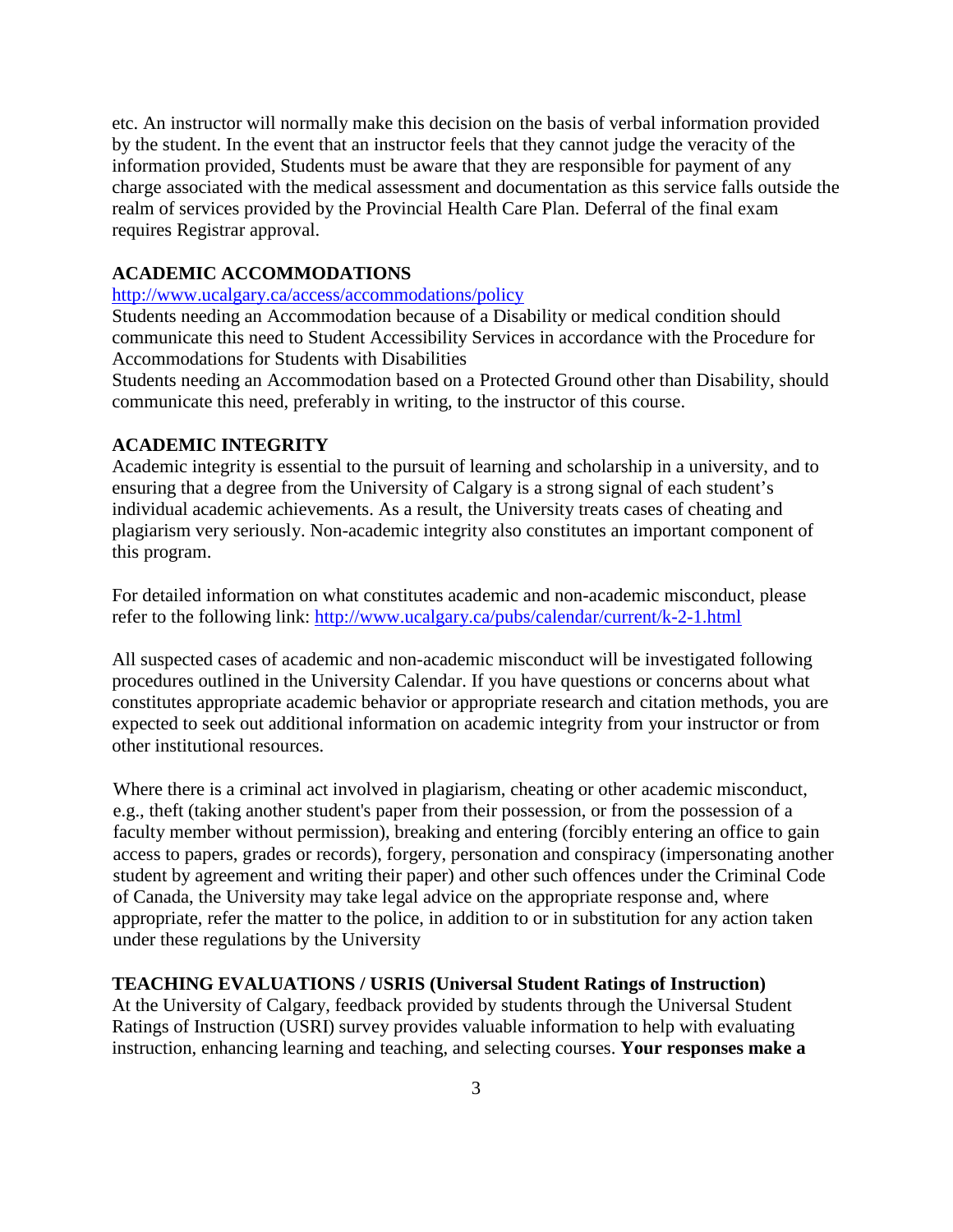# **difference, please participate!** Website: http://www.ucalgary.ca/usri/

#### **Writing Across the Curriculum**

Writing skills are not exclusive to English courses and, in fact, should cross all disciplines. The University supports the belief that throughout their University careers, students should be taught how to write well so that when they graduate their writing abilities will be far above the minimal standards required at entrance. Consistent with this belief, students are expected to do a substantial amount of writing in their University courses and, where appropriate, members of faculty can and should use writing and the grading thereof as a factor in the evaluation of student work. The services provided by the Writing Support, part of the Student Success Centre, can be utilized by all undergraduate and graduate students who feel they require further assistance

**Emergency Evacuation Assembly Points**: In the event of an emergency that requires evacuation, please refer to the following link to become familiar with the assembly points for the class:<http://www.ucalgary.ca/emergencyplan/assemblypoints>

# **Freedom of Information and Protection of Privacy Act: Freedom of Information and Protection of Privacy Act**

The University of Calgary is committed to protecting the privacy of individuals who work and study at the University or who otherwise interact with the University in accordance with the standards set out in the Freedom of Information and Protection of Privacy Act. Please refer to the following link for detailed information:<http://www.ucalgary.ca/legalservices/foip> The Department of Anthropology and Archaeology's FOIP (Freedom of Information and Privacy) policy requires all reports/examinations to be returned to students during class time or the instructor's office hours. Any term work not picked up will be placed in the Anthropology and Archaeology Office (ES620) for distribution. Any student not wishing to have their work placed in the office must make alternative arrangements with the course instructor early in the term.

**Safewalk Information:** Campus Security, in partnership with the Students' Union, provides the Safewalk service, 24 hours a day to any location on Campus including the LRT, parking lots, bus zones and University residences. Contact Campus Security at (403) 220-5333 or use a help phone, and Safewalkers or a Campus Security Officer will accompany you to your campus destination.

# **Faculty of Arts Program Advising and Student Information Resources:** Have a question, but not sure where to start? Arts Students' Centre

The Faculty of Arts Students' Centre is the overall headquarters for undergraduate programs in the Faculty of Arts. The key objective of this office is to connect students with whatever academic assistance that they require.

In addition to housing the Associate Dean, Undergraduate Programs and Student Affairs and the Associate Dean for Teaching and Learning, the Arts Students' Centre is the specific home to:

• program advising